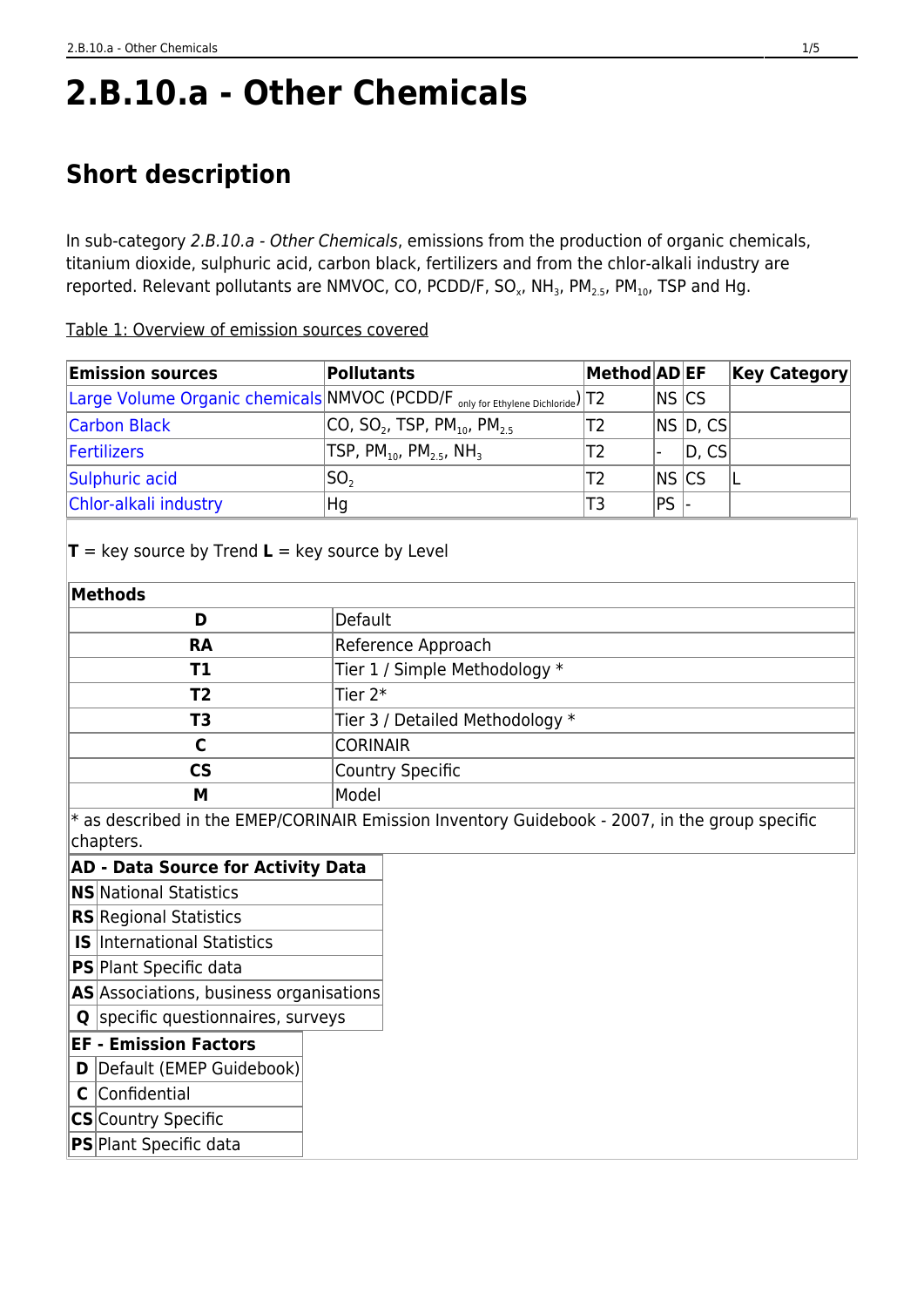# **Method**

#### <span id="page-1-0"></span>**Large Volume Organic chemicals**

The annual production volumes for all large volume organic chemicals are extracted from national production statistics by the Federal Statistical Office **[\[Lit. 1\]](#page-4-0)** .

These chemicals comprise:

- Acrylonitrile
- Ethylene
- Ethylbenzene
- Ethylene Dichloride
- Ethylene Oxide
- Formaldehyde (Methanal)
- Methanol
- Phthalic Anhydride
- Propene
- Styrene
- Vinyl Chloride
- Polyethylene (LD/HD)
- Polypropylene
- Polystyrene
- Polyvinyl Chloride
- Styrene Copolymeres

The emission factors for the production of organic chemicals as shown in Tables 2 and 3 are derived from best reference documents for polymers and LVOC mostly for the early years. For later years, plant-specific data on an aggregated level were used.

#### Table 2: national NMVOC emission factors for producing organic chemicals, in kg/t

| Product                 |      | Acrylonitrile Ethylbenzene Ethylene Dichloride Oxide |      | Ethylene |       | Ethylene Formaldehyde Methanol P<br>(Methanal) |      | Phthalic<br> Anhvdride |      |      | Vinyl<br>Propene Styrene Chloride |
|-------------------------|------|------------------------------------------------------|------|----------|-------|------------------------------------------------|------|------------------------|------|------|-----------------------------------|
| from<br>$ 1990 - 1994 $ |      | 0.6                                                  |      |          |       |                                                | 0.04 | 15                     | 2.5  | 0.02 | 0.2                               |
| 1995                    | 0.07 | 0.02                                                 | 0.4  |          | 0.06  | 0.02                                           | 0.04 | 0.2                    | 0.2  | 0.02 | 0.2                               |
| 1996                    | 0.05 | 0.015                                                | 0.3  |          | 0.045 | 0.015                                          | 0.04 | 0.15                   | 0.15 | 0.02 | 0.15                              |
| 1997                    | 0.05 | 0.015                                                | 0.3  | ∽        | 0.045 | 0.015                                          | 0.04 | 0.15                   | 0.15 | 0.02 | 0.15                              |
| 1998                    | 0.04 | 0.012                                                | 0.25 | ∽<br>◡   | 0.04  | 0.012                                          | 0.04 | 0.12                   | 0.12 | 0.02 | 0.12                              |
| 1999                    | 0.04 | 0.012                                                | 0.25 | ∽<br>◡   | 0.04  | 0.012                                          | 0.04 | 0.12                   | 0.12 | 0.02 | 0.12                              |
| <b>from 2000 0.035</b>  |      | 0.01                                                 | 0.2  | ◡        | 0.03  | 0.01                                           | 0.04 | 0.1                    | 0.1  | 0.02 | 0.1                               |

Table 3: national NMVOC emission factors for producing polymers, in kg/t

| products               | Polyethylene (PE)      |                         |   |  | Polypropylen<br>(PP) | Polystyrene<br>(PS) | Polyvinyl<br>Chloride<br>(PVC) | Styrene<br><b>Copolymeres</b> |
|------------------------|------------------------|-------------------------|---|--|----------------------|---------------------|--------------------------------|-------------------------------|
|                        | Low<br>density<br>(LD) | High<br>density<br>(HD) |   |  |                      |                     |                                |                               |
| from $1990$<br>to 1994 | 8                      | 6                       | 8 |  | 0.25                 | 5                   |                                |                               |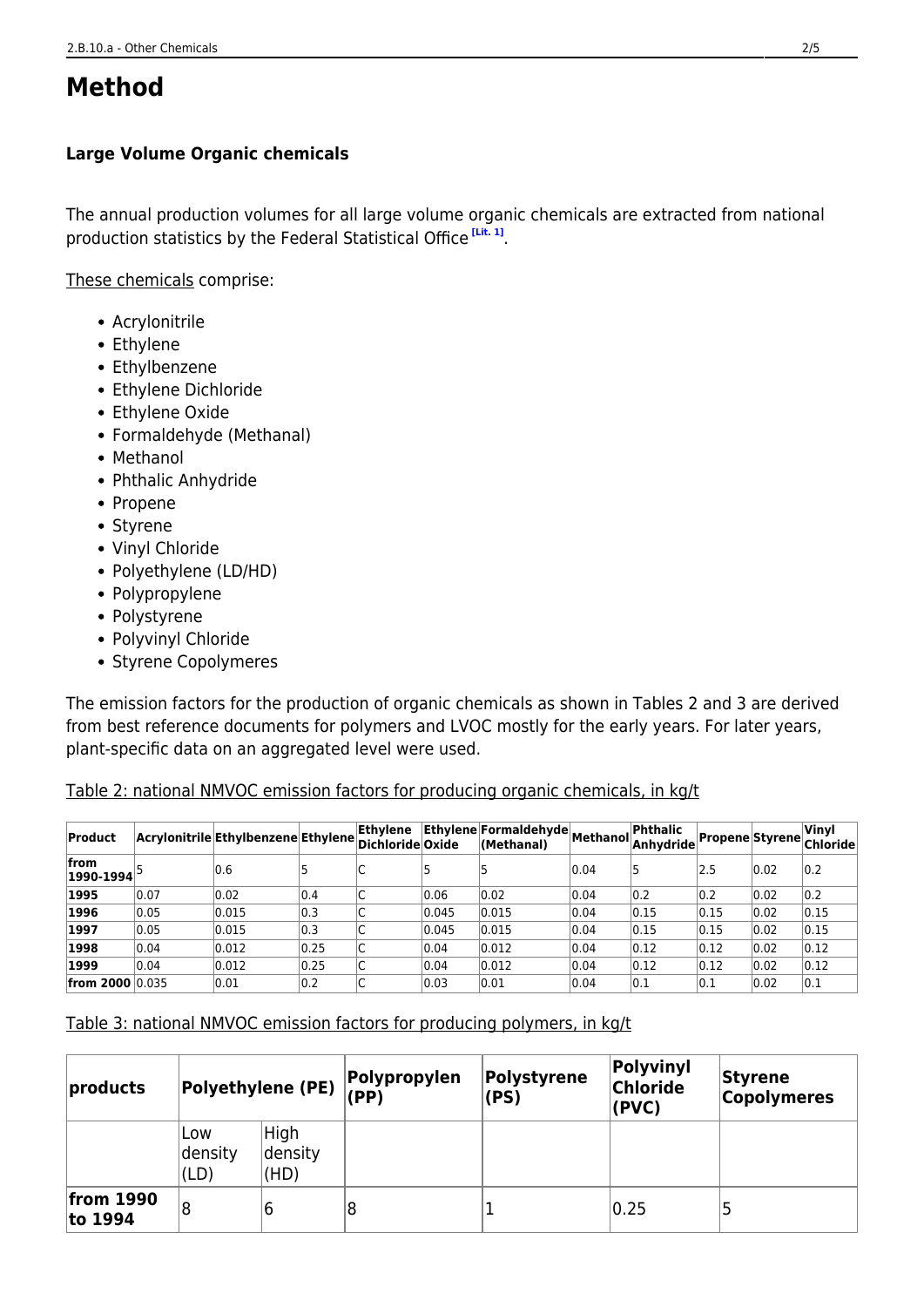| products         |     | <b>Polyethylene (PE)</b> | Polypropylen<br>(PP) | Polystyrene<br>(PS) | Polyvinyl<br>Chloride<br>(PVC) | Styrene<br><b>Copolymeres</b> |
|------------------|-----|--------------------------|----------------------|---------------------|--------------------------------|-------------------------------|
| 1995             | 2.2 |                          |                      | 0.6                 | 0.25                           | 0.6                           |
| 1996             | 1.6 | 0.75                     | 0.75                 | 0.4                 | 0.25                           | 0.5                           |
| 1997             | 1.6 | 0.75                     | 0.75                 | 0.4                 | 0.25                           | 0.5                           |
| 1998             | 1.3 | 0.6                      | 0.6                  | 0.32                | 0.25                           | 0.4                           |
| 1999             | 1.3 | 0.6                      | 0.6                  | 0.32                | 0.25                           | 0.4                           |
| <b>from 2000</b> | 1.1 | 0.5                      | 0.5                  | 0.27                | 0.14                           | 0.3                           |

#### <span id="page-2-0"></span>**Carbon Black**

The figures for carbon black production in the new German Länder in 1990 were taken from the Statistical Yearbook (Statistisches Jahrbuch) for the Federal Republic of Germany; the figures for 1991 and 1992 were estimated, due to confidentiality requirements. The other data for carbon-black production as of 1990 were obtained from national production statistics **[\[Lit. 1\]](#page-4-0)** .

From 2005 onwards, Germany uses activity data calculated from the CO $_2$  emissions of the Emission Trading System (ETS), delivered by the German emission trading authority (DEHSt), and the default  $\mathsf{CO}_2$  emission factor from the IPCC Guidelines 2006 for carbon black production. A comparison of the statistical data and the emission trading data leads to the conclusion, that the statistical data is most probably overestimated.

Table 4: Emission factors of carbon black in Germany, in kg/t

<span id="page-2-1"></span>

| <b>Pollutant</b>                      | <b>CO</b> | $SO_2$  TSP PM <sub>10</sub>  PM <sub>2.5</sub> |  |      |
|---------------------------------------|-----------|-------------------------------------------------|--|------|
| 1990                                  |           | 4.80 19.16 0.28                                 |  |      |
| 1991                                  |           | 4.60 19.01 0.28                                 |  |      |
| 1992                                  |           | 4.40 18.50 0.27                                 |  |      |
| 1993                                  |           | 4.20 18.00 0.26                                 |  |      |
| 1994                                  |           | 4.00 17.50 0.25                                 |  |      |
| 1995                                  |           | 3.75 17.00 0.25 0.23 0.12                       |  |      |
| 1996                                  |           | 3.50 16.00 0.25 0.23                            |  | 0.12 |
| 1997                                  |           | 3.25 15.00 0.25 0.23                            |  | 0.12 |
| 1998                                  |           | 3.00 14.00 0.25 0.23                            |  | 0.12 |
| 1999                                  |           | 2.90 13.40 0.25 0.23                            |  | 0.12 |
| 2000                                  |           | 2.80 12.80 0.25 0.23                            |  | 0.12 |
| 2001                                  |           | 2.70 12.54 0.25 0.23                            |  | 0.12 |
| 2002                                  |           | 2.65 12.28 0.25 0.23                            |  | 0.12 |
| 2003                                  |           | 2.60 12.00 0.25 0.23                            |  | 0.12 |
| 2004                                  |           | 2.55 11.70 0.25 0.23                            |  | 0.12 |
| 2005                                  |           | 2.50 11.50 0.25 0.23                            |  | 0.12 |
| 2006                                  |           | 2.50 11.20 0.24 0.22 0.12                       |  |      |
| 2007                                  |           | 2.50 10.90 0.23 0.21                            |  | 0.11 |
| 2008                                  |           | 2.50 10.60 0.22 0.20                            |  | 0.11 |
| 2009                                  |           | 2.50 10.30 0.21 0.19                            |  | 0.10 |
| <b>from 2010</b> 2.50 10.00 0.20 0.18 |           |                                                 |  | 0.10 |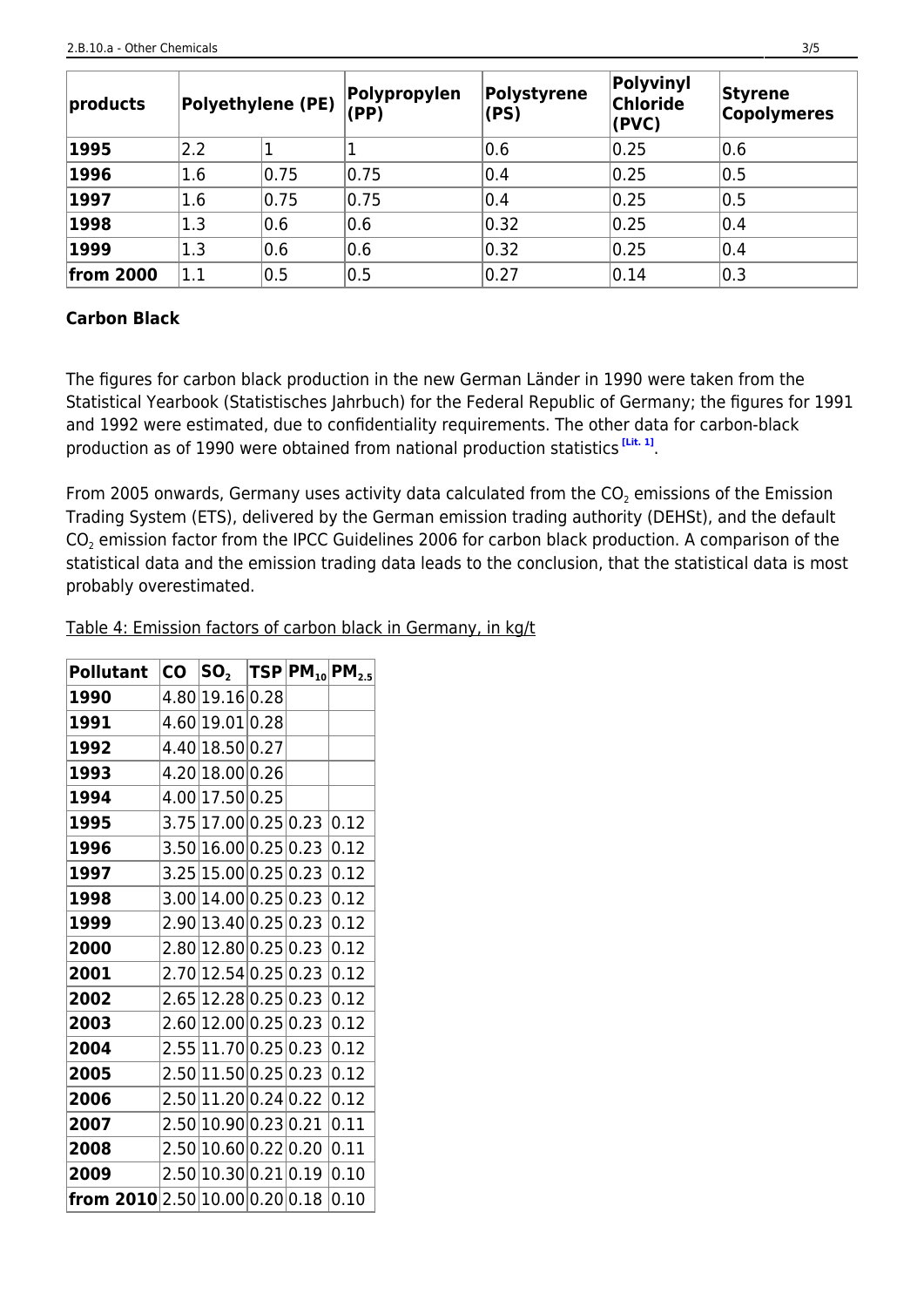#### **Fertilizers**

The activity data is also extracted from national production statistics by the Federal Statistical Office **[\[Lit. 1\]](#page-4-0)** and consist of mono and multicomponent fertilizers.

The emission factors are country specific (Jörß et al. 2006) **[\[Lit. 2\]](#page-4-0)** and are presented in the following table.

| <b>Product</b>    |                         | <b>Fertilizers</b> |   | Nitrogenous Fertilizers |
|-------------------|-------------------------|--------------------|---|-------------------------|
| <b>Pollutant</b>  | $PM_{10}$ $PM_{25}$ TSP |                    |   | NH <sub>3</sub>  TSP    |
| from 1990 to 1994 |                         | 2                  | 5 |                         |
| 1995              | 0.12 0.08 0.17          |                    | 5 | 1                       |
| 1996              | 0.12 0.08 0.17          |                    | 5 | 1                       |
| 1997              | 0.12 0.08 0.17          |                    | 5 | 1                       |
| 1998              | 0.12 0.08 0.17          |                    | 5 | 1                       |
| 1999              | 0.12 0.08 0.17          |                    | 5 | 1                       |
| from 2000         | 0.12 0.08 0.17          |                    | 5 |                         |

Table 5: Emission factors of fertilizers in Germany, in kg/t

#### <span id="page-3-0"></span>**Sulphuric acid**

The activity data for sulphuric acid production is from the Federal Statistical Office of Germany.

For the SO<sub>x</sub> EF for sulphuric acid production a survey was made in the year 2019. The producers were directly asked by the association. Based on the data from the producers, new EFs for the years 2017 and 2018 were developed. All emissions were measured by the producers respectively or limit values are specified in the permit decision for the installation. The EF is weighted by the amount of  $H_2SO_4$ produced. Big producers have more influence on the EF than small producers. The EF is smaller than the Default-EF. This is due to significant process optimizations and technology improvements since 1990.

#### <span id="page-3-1"></span>**Chlor-alkali industry**

For the mercury losses from the Chlor-alkali industry, Germany uses the yearly published data from OSPAR on the plant specific production capacity for the AD and the plant specific emissions from the chlor-alkali industry. Because of the BAT (best available technique) conclusion for the Chlor-alkali industry, the production has stopped in 2017. However, emissions of Hg are still ocurring, because two plants still produce alcoholates and dithionite and are not regulated by the BAT conclusions for Chlor-alkali production. In both plants Chlor-alkali was also produced. The Hg-emissions from the production of dithionite and alcoholates were so far reported together with the Hg-emissions from Chlor-alkali production. The OSPAR convention does not request the Hg-emissions from dithionite and alcoholate production to be reported, so CEFIC does no longer report these emissions to OSPAR.